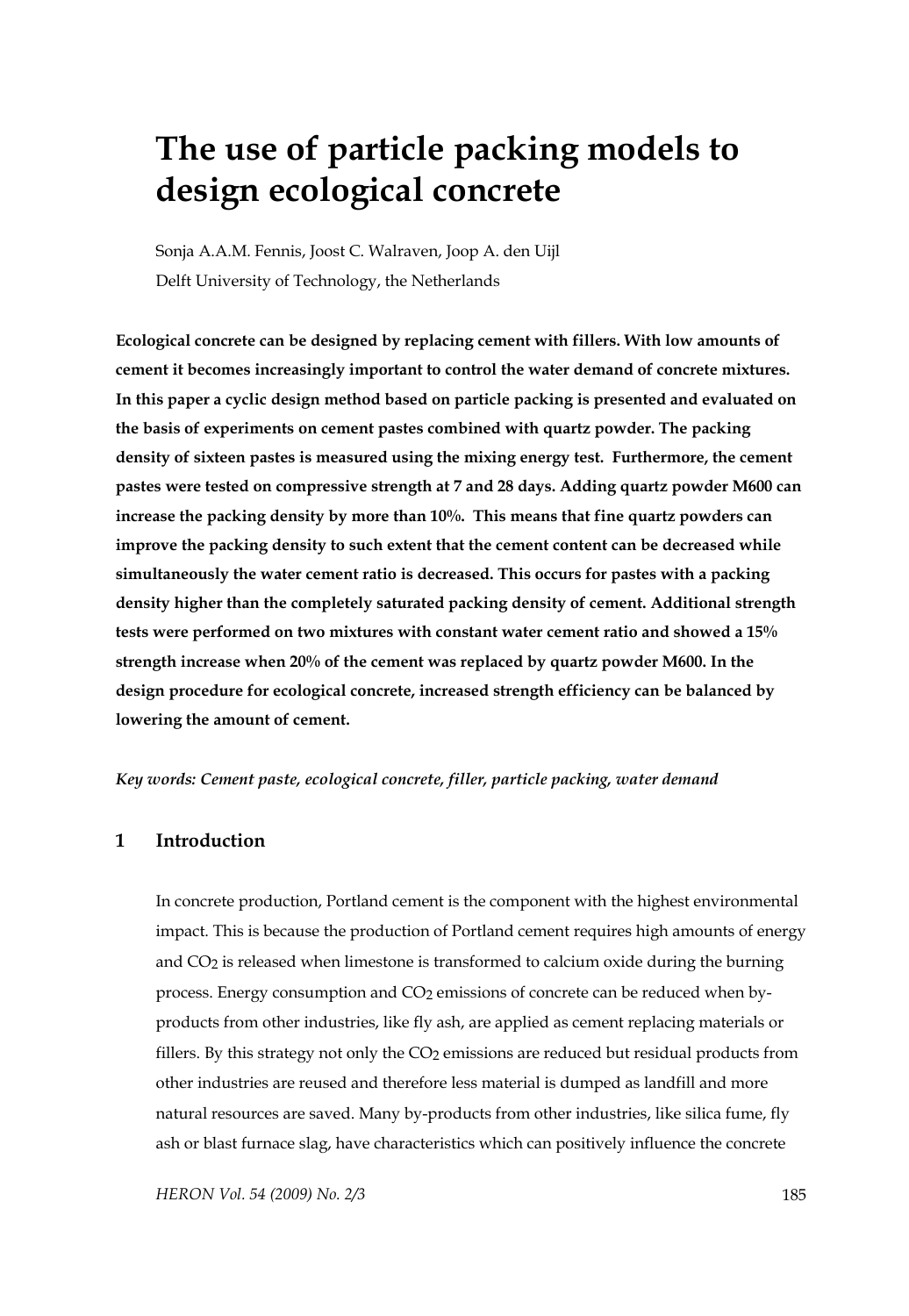properties. However, regulations limit the use of large amounts of cement replacing materials, requiring a minimum amount of cement in concrete (e.g.  $260 \text{ kg/m}^3$  in the Netherlands) to make sure that concrete properties such as strength and durability are at a sufficient level. Nevertheless, it is believed that by making use of the particle packing optimization techniques, nowadays used in the production of high strength concrete, it is possible to optimize the particle packing in order to lower the cement content in concrete without changing concrete properties in a negative way [1]. This low cement content concrete or so called ecological concrete can be designed by optimizing the concrete composition in such a way that the highest packing density is achieved. The optimization results in a stiff and strong particle structure, which has a positive influence on the mechanical properties such as shrinkage and creep. Furthermore, the high density of the particle structure leaves less space for voids to be filled with water, which reduces the water demand and increases the strength of concrete. The water demand of the particle structure is very important since a slight increase in water demand in mixtures with low cement content results in higher water cement ratios. A higher water cement ratio will decrease strength and durability. Therefore, it is important to have a design method which can control the water demand of an ecological concrete mixture at a certain desired workability. In this paper such a design method, based on particle packing and the workability of cement pastes, is presented and evaluated on the basis of experiments on cement pastes combined with quartz powder.

## **2 Particle packing theory**

The subject of optimizing the concrete composition by selecting the right amounts of various particles has already aroused interest for more than a century. To optimize the particle packing density of concrete, the particles should be selected to fill up the voids between large particles with smaller particles and so on, in order to obtain a dense and stiff particle structure. Most of the early researchers, working on the packing of aggregates, proposed methods to design an ideal particle size distribution, like Fuller in 1907. Optimizing concrete to a predefined 'ideal' particle size distribution is still popular today, as it is the method that is most used in practice and applied in most national standards. However, the ideal particle size distribution depends on the particle type, thus varying for each type of concrete. For instance, when rounded sand is combined with coarse recycled aggregates, the optimal particle size distribution will differ from the one of a mixture with sand from crushed rock and rounded coarse aggregates. The solution to find the ideal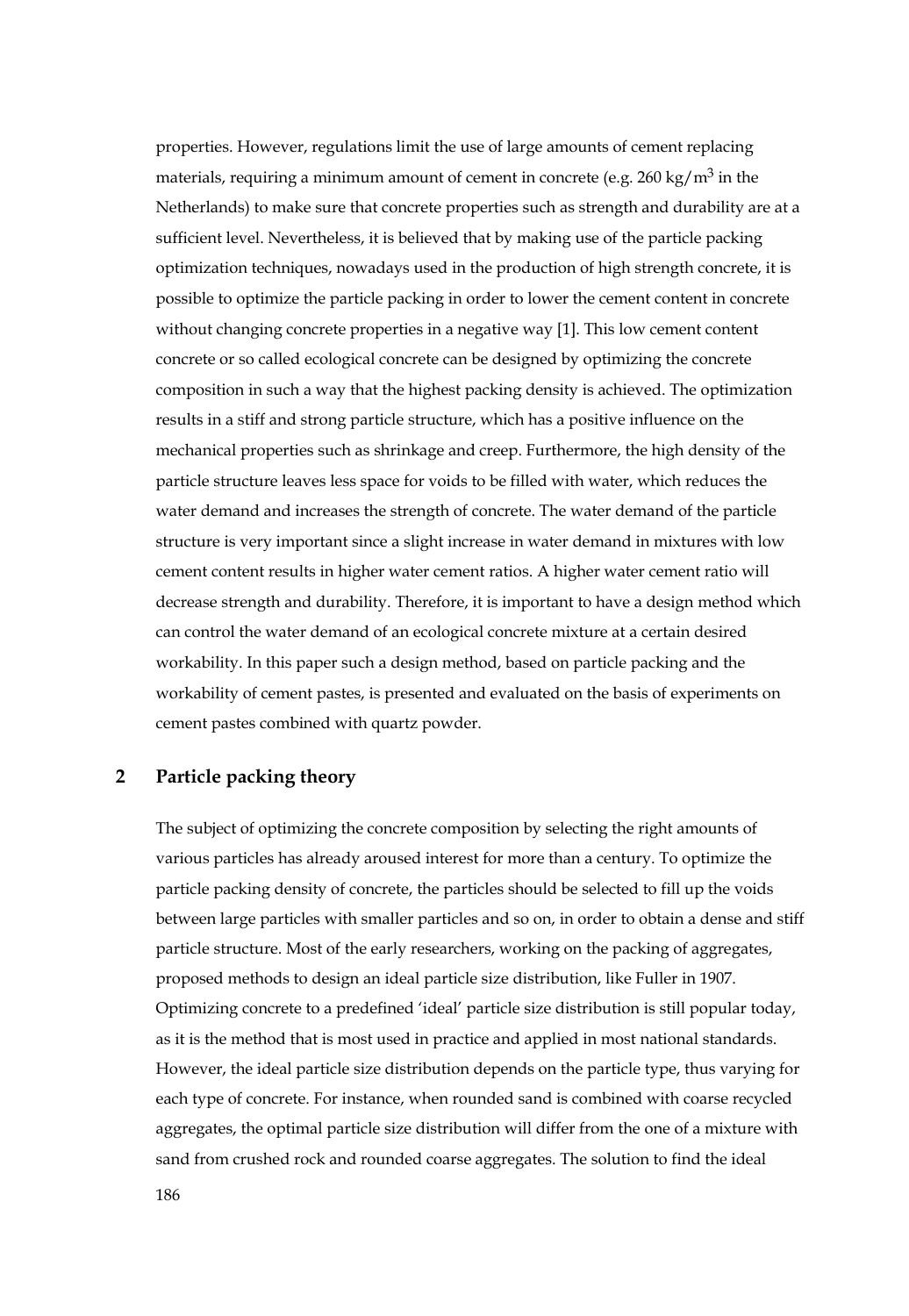grading curve for each combination of different aggregates is to include the geometry of the particles by making use of a particle packing model.

The basic mathematical formulae of almost all particle packing models are the same and purely based on the geometry of the particles. The formulae prescribing the packing density were first introduced by Furnas in 1929 [2]. They are valid for two monosized groups of particles without interaction between the particles. The volume of each of these monosized particle groups can be expressed in its partial volume φ*i* , which is the volume occupied by size class *i* in a unit volume. Furthermore, the relative volume of each size class can be expressed as its volume fraction *ri*. By definition  $\sum_{i=1}^r r_i =$  $\sum_{i=1}^{n} r_i = 1$  $\sum_{i=1}^{r_i}$  $r_i = 1$  and  $= \varphi_i / \sum_{i=1} \varphi_i$ *n*  $i = \varphi_i / \sum_{i=1}^{\infty} \varphi_i$  $r_i = \varphi_i / \sum \varphi_i$ . (A list of symbols is presented at the end of this paper.)

When there is only one size class present  $(r_1 = 1)$ , the partial volume of this size class  $(q_1)$  is equal to the total occupied volume or total packing density  $\alpha_t$ . When there are two size classes present, the following two cases can be distinguished.

*Case 1: The volume fraction r of the large particles is much larger than the volume fraction of the small particles*  $(r_1 \gg r_2)$ .

In this case small particles (diameter *d*2) can be added to a container filled with large particles (diameter *d*1). By adding the small particles into the voids between the large particles, the voids are filled and thus the total occupied volume and the packing density increase. The total volume occupied by particles in a container [3,4] is expressed by equation 1.

$$
\alpha_t = \varphi_1 + \varphi_2 = \alpha_1 + \varphi_2 \qquad \Rightarrow \qquad \alpha_t = \frac{\alpha_1}{1 - r_2} = \frac{\alpha_1}{r_1} \tag{1}
$$

Summarizing: The total packing density equals the volume of the large particles (which is restricted by the maximum packing density of the large particles) plus the volume of the small particles, in a unit volume.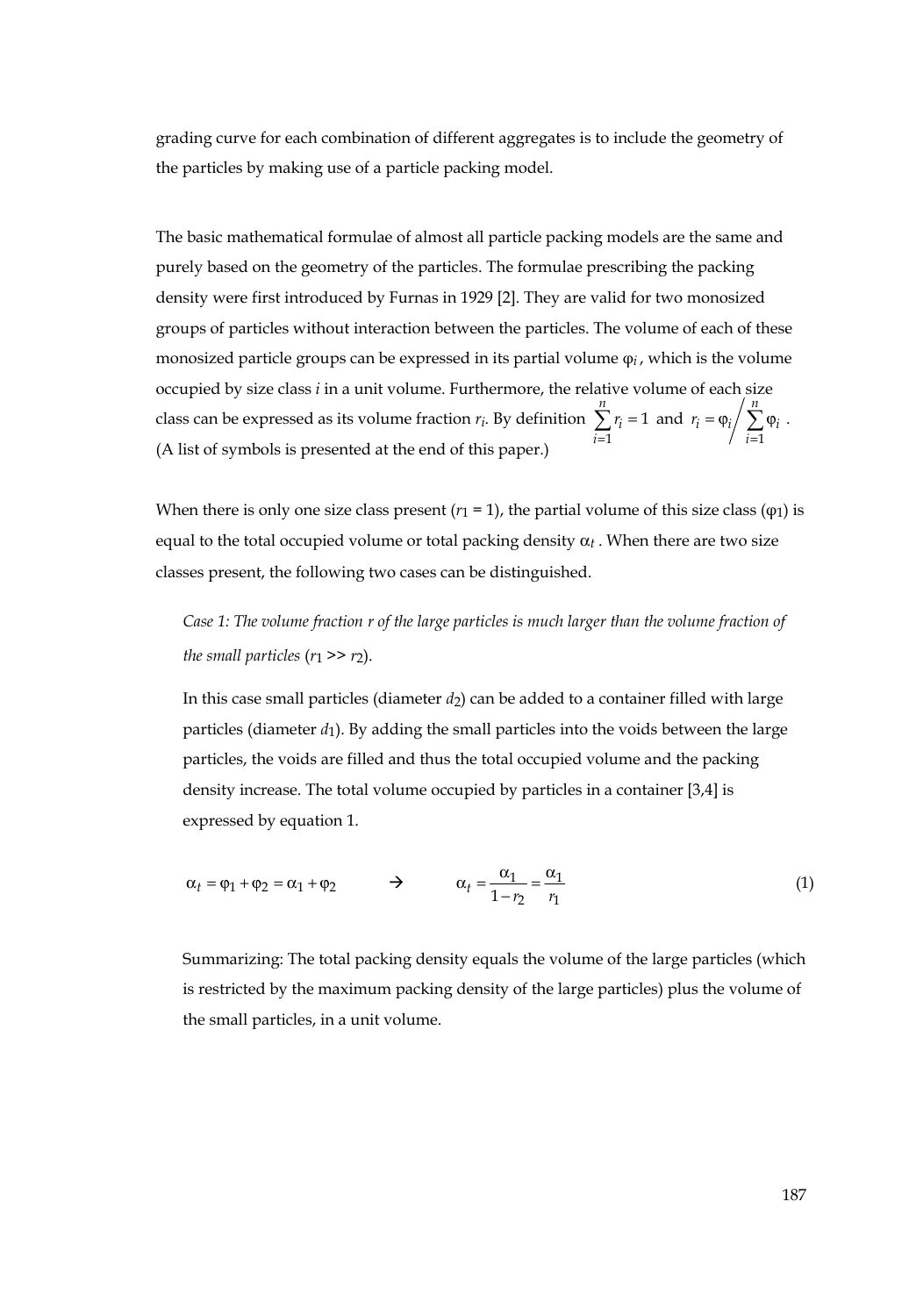# *Case 2: The volume fraction of the small particles is much larger than the volume fraction of the large particles*  $(r_2 \gg r_1)$ .

In this case large particles can be added to a container filled with a matrix of small particles. By adding some large particles into a matrix of small particles, the large particles fill up the volume they occupy by 100%. Their contribution to the packing density is therefore equal to their partial volume: φ1. The small particles can fill up the rest of the unit volume (1-φ1) with their maximum packing density:

$$
\alpha_t = \varphi_1 + \varphi_2 = \varphi_1 + \alpha_2 (1 - \varphi_1) \qquad \Rightarrow \qquad \alpha_t = \frac{1}{r_1 + (r_2/\alpha_2)} \tag{2}
$$

Summarizing: The total packing density equals the volume of the large particles plus the remaining volume filled with the maximum amount of small particles (which is restricted by the maximum packing density of the small particles), in a unit volume.

The packing model proposed by Furnas can be extended to *n* particle groups by making use of the geometrical and physical relations. It is physically not possible to have a large volume fraction of small particles  $(r_2 \gg r_1)$  and simultaneously fit all the small particles within the voids between the large particles. Therefore, in this situation automatically case 2 becomes operative and particle group 2 becomes the dominating particle group. Thus, this physical relation comprehends that the packing density is always the minimum value of formula 1 and 2. The same 'minimum'-relation is true for *n* particle groups. With this additional relation the particle packing model for multi component mixtures, with dominant particle group *i* and remaining particle groups *j*, becomes [4]:

$$
\alpha_{t} = \text{Minimum} \left\{ \alpha_{i} + (1 - \alpha_{i}) \sum_{j=1}^{i-1} \varphi_{j} + \sum_{j=i+1}^{n} \varphi_{j} \right\}
$$
\n(3)

Since these formulae depend on the particle packing and amount of particles of the monosized groups, they are valid for any type of particle and automatically include particle characteristics such as shape and texture, as long as the particles preserve their shape during packing. Unfortunately, these formulae are only valid to calculate the particle packing of particle groups without any interaction. However, in reality there will always be interaction between the particles: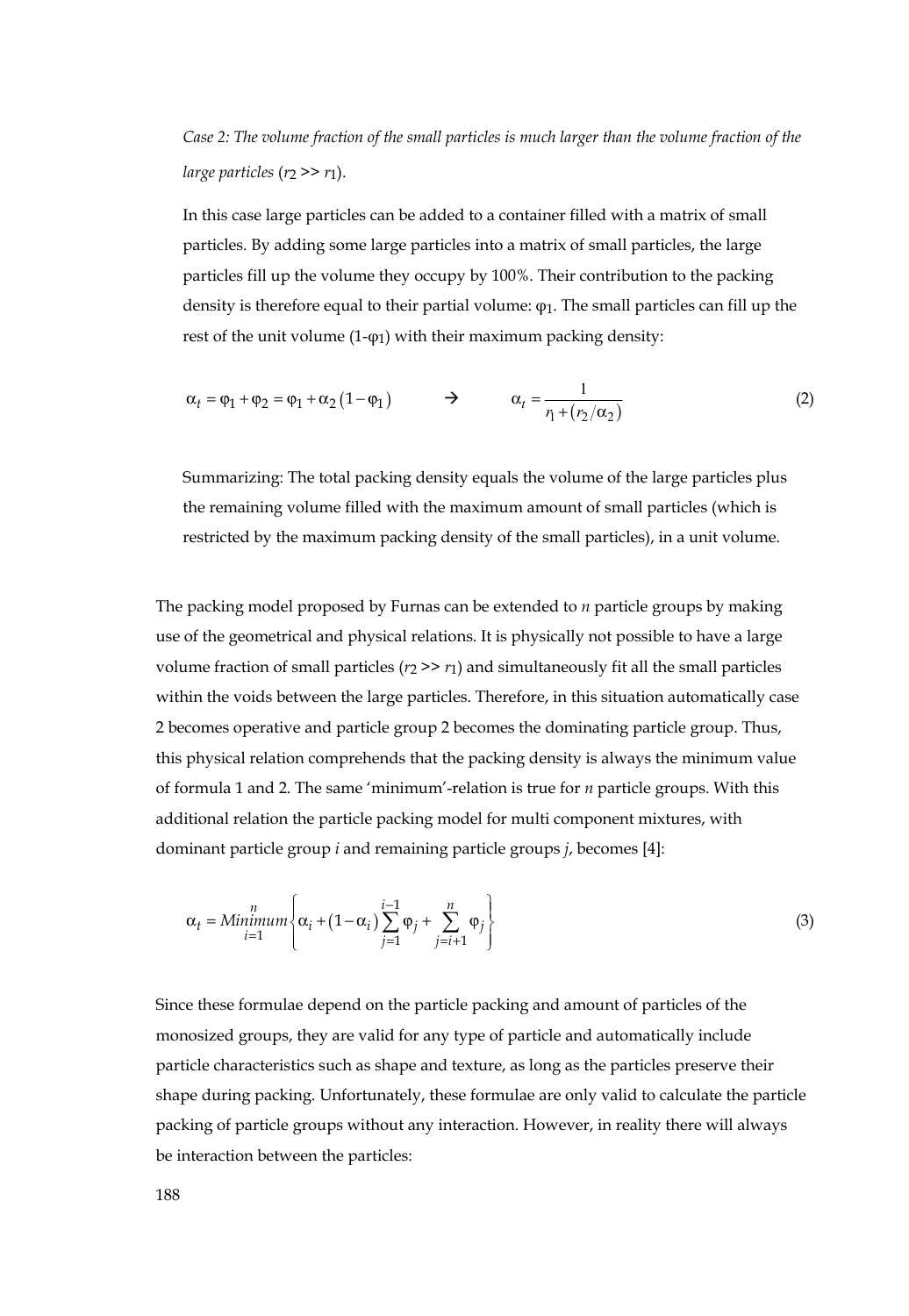Wall effect: The effect of large particles on the packing density of small particles. This effect appears close to a wall or close to a large particle, where smaller particles can not be packed as densely as their maximum packing density.

Loosening effect: The effect of small particles on the packing of large particles. This effect appears when the small particles are too large to fit in between the voids between the large particles. The disturbance of the packing of the large particles by the smaller particles is called the loosening effect.

The effectiveness of the particle packing model therefore depends entirely on how these interaction effects are applied in the model. De Larrard [4] implemented these effects quite effectively for various types of rounded and crushed aggregates by introducing interaction parameters *aij* and *bij*, Equation 4.

$$
\alpha_{t} = \text{Minimum} \left\{ \frac{\alpha_{i}}{1 - \sum_{j=1}^{i-1} \left[1 - \alpha_{i} + b_{ij}\alpha_{i}(1 - 1/\alpha_{j})\right]r_{j} - \sum_{j=i+1}^{n} \left[1 - a_{ij}\alpha_{i}/\alpha_{j}\right]r_{j}}\right\}
$$
(4)

## **3 Theoretical design method for cement pastes**

Particle packing optimization techniques, such as the model presented above, help us to design an optimal particle structure of concrete. However, to make concrete flowable a certain amount of water is required. This is the amount of water necessary to fill the voids between the particles plus an extra amount of water that creates a small water layer surrounding the particles. With an increased particle packing density the total volume of the voids is decreased, and the amount of water can be reduced. Furthermore, previous experiments [4, 5] have shown how the amount of water in the mixture (1-φ*mix*) can be related to the viscosity of the mixture and the maximum particle packing density. Figure 1 and 2 present the relation between the relative amount of water, expressed as  $\varphi_{mix}/\alpha_t$ , to the viscosity of cement pastes and the flow value of mortars.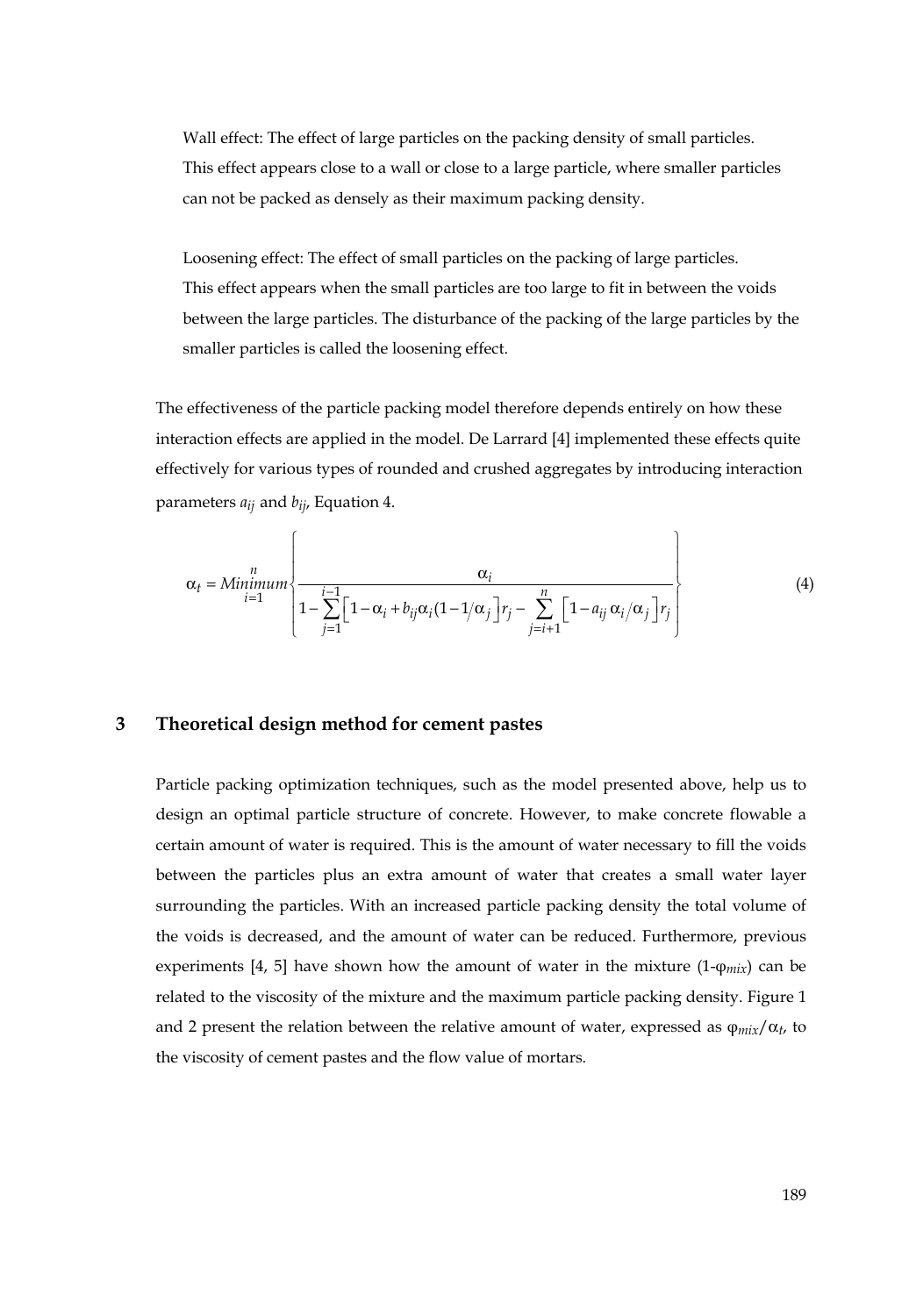

*Figure 1: Flow value related to the ratio of solid volume of a mortar and the maximum packing density of that mortar as calculated by particle packing calculations (CPM [4])* 



*Figure 2: Viscosity related to the ratio of solid volume of a cement paste and the maximum packing density of that paste as determined by centrifugal consolidation [5]*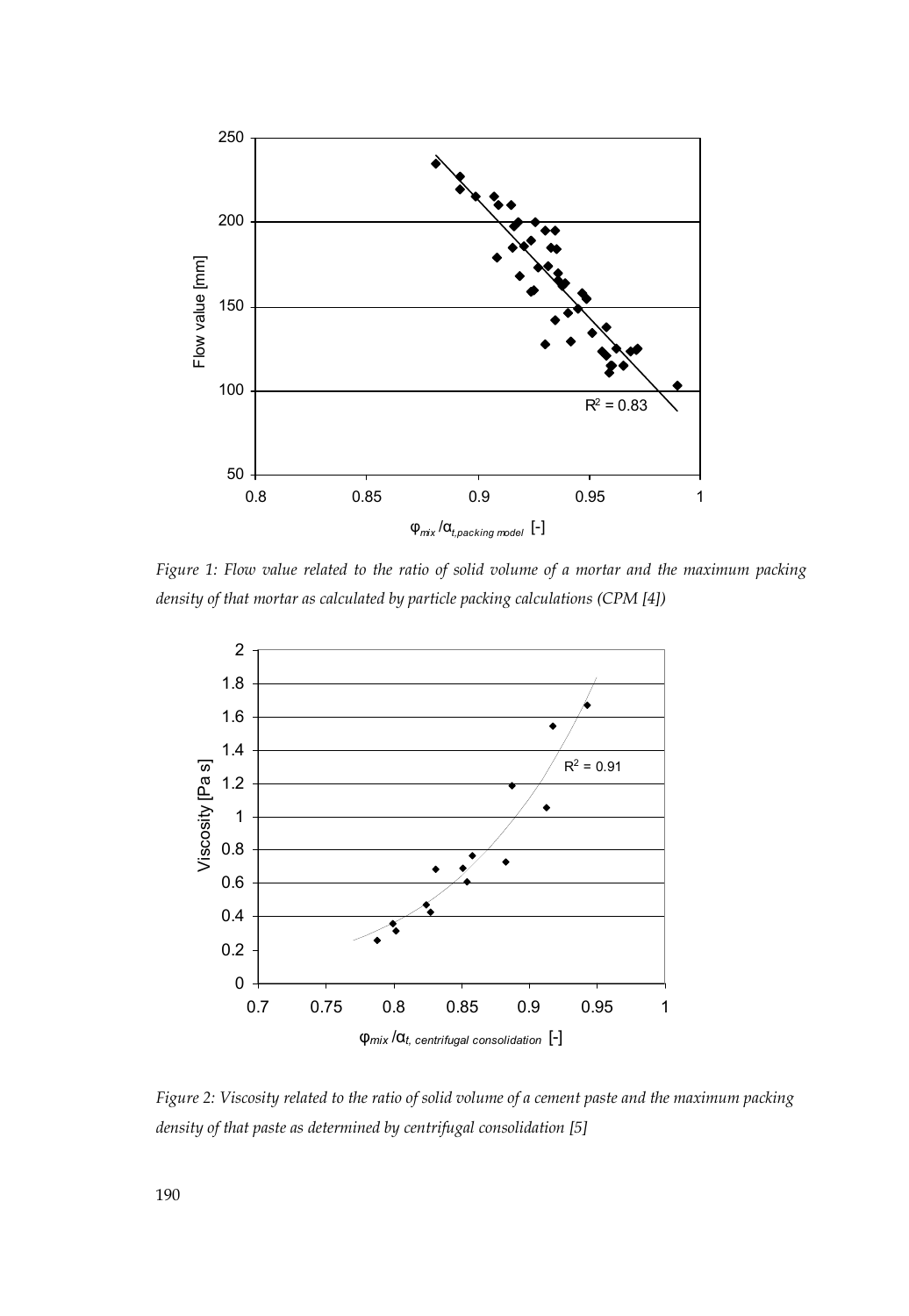The relation between  $\varphi_{mix}/\alpha_t$  and the flowability can be used to optimize ecological concrete at a fixed workability. At a certain viscosity, φ*mix* /α*t* is constant. If α*t* is maximized by particle packing optimization techniques, the total amount of particles in the concrete mixture ( $\varphi_{mix}$ ) can increase and less water is required (1- $\varphi_{mix}$ ). The result is a lower water cement ratio of the mixture. A low amount of water in the mixture will result in either an increase of the strength at a constant cement content or the same strength at a reduced cement volume.

From the previous section it follows that the solution to an ecological concrete design lies in improving  $\alpha$ . This can be done by, for instance, adding fillers to the concrete. (For convenience the term 'filler' is used for small particles in the remaining part of this paper; however, for the design of ecological concrete, the filler can just as well be a binder.) The influence of the addition of the small particles is explained on the basis of a two component mixture consisting of cement and filler. Starting from a mixture with 100% cement particles and the voids completely filled with water, but no excess of water, small particles can be added to the mixture. For each ratio of cement and filler a theoretical packing density can be calculated for which the voids remain exactly filled with the available amount of water. The mixture remains to be completely saturated, as presented in Figure 4 by the α*saturation* line. The real packing density of a mixture containing cement combined with filler can also be higher or lower than this packing density, resulting in the following three cases (see also Figure 3):

# *Case 1: Adding small particles results in a higher packing density than the theoretical packing density necessary for a completely saturated mixture.*

In this case small particles 'fit' in the voids between large particles. Because the small particles are positioned in the voids between the large particles, less water is needed to fill these voids. The water, which was already present in the mixture before adding the filler, will not only fill the voids but there will also be an excess amount of water in the mixture. For concrete design this result provides the possibility to either decrease the amount of water in the mixture (design of high performance concrete) or decrease the amount of water and binder (design of ecological concrete). This case can only exist for low ratios of  $d_2$  and  $d_1$  with little particle interaction.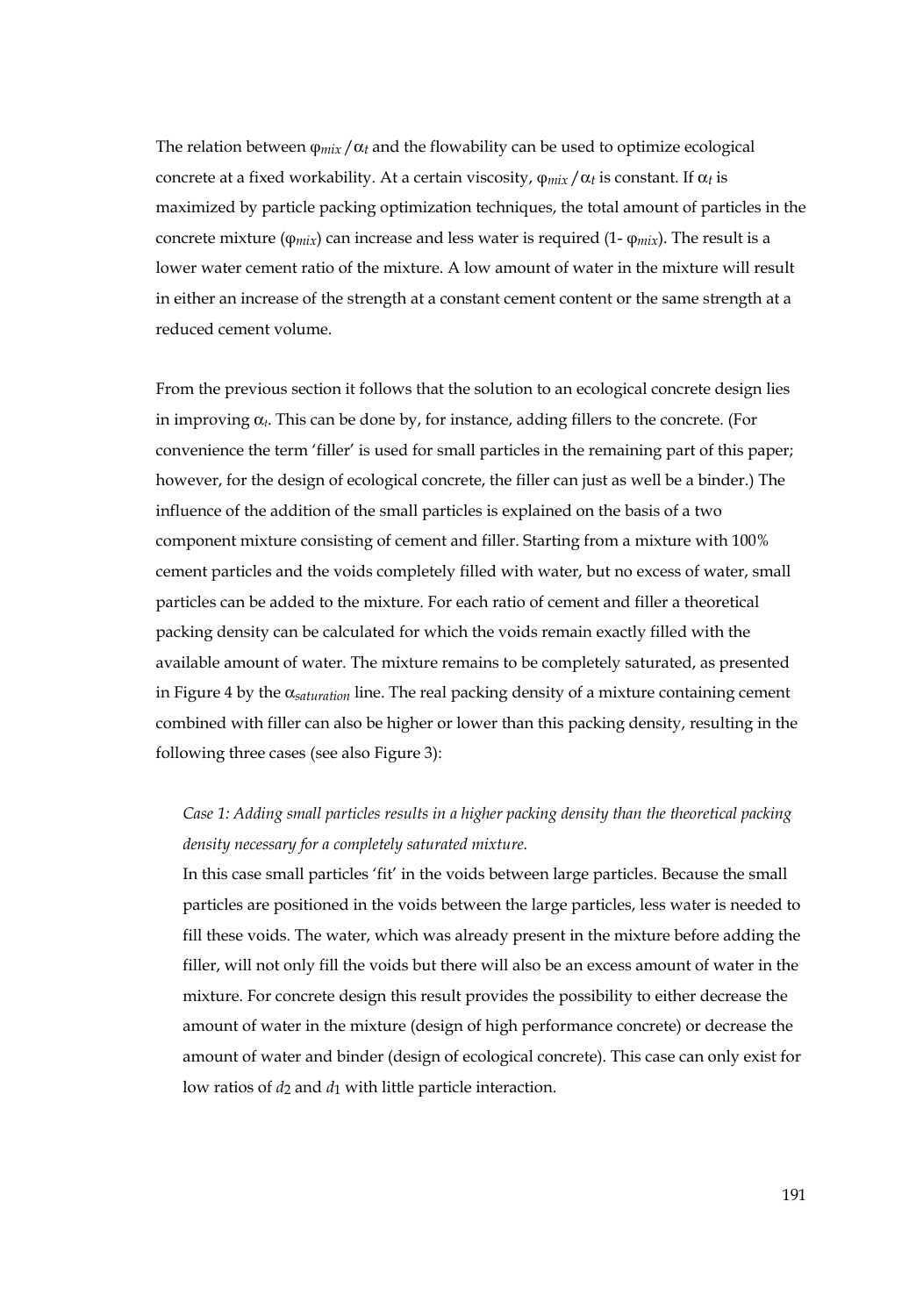# *Case 2: Adding small particles results in the theoretical packing density necessary for a completely saturated mixture.*

By definition in this case all voids are exactly filled with water, so the mixture is completely saturated. Since the total volume of the particles in the mixture increases by adding the filler, also the particle packing of the mixture needs to increase to keep a constant void volume, Equation 5.

$$
\alpha_{saturation} = \frac{V_{cement} + V_{filler}}{V_{cement} + V_{filler} + V_{water}} = \frac{V_{cement} + V_{filler}}{V_{cement} + V_{filler} + \left(\frac{V_{cement}}{\alpha_{cement}} - V_{cement}\right)}
$$
(5)

*Case 3: Adding small particles results in a lower packing density than the theoretical packing density necessary for a completely saturated mixture.* 

In this case particle interaction is high and small particles do not fit in the voids between large particles. The small particles will push the larger particles away from each other (loosening effect) to such an extent that extra water is needed to fill the voids. The water, which was already present in the mixture before adding the filler, will not be able to fill up the voids completely. For concrete design this case is undesirable. The workability of the mixture can only be guaranteed when the water cement ratio is increased.



100% cement

Cement + small particles

Cement + large particles

*Figure 3: Schematic particle packing configurations. Small particles fit in the voids between the cement particles, thus increasing maximum packing density (case 1). Large particles do not fit in the voids between the cement particles. At constant packing density, large particles increase the average distance between cement particles (case 3).*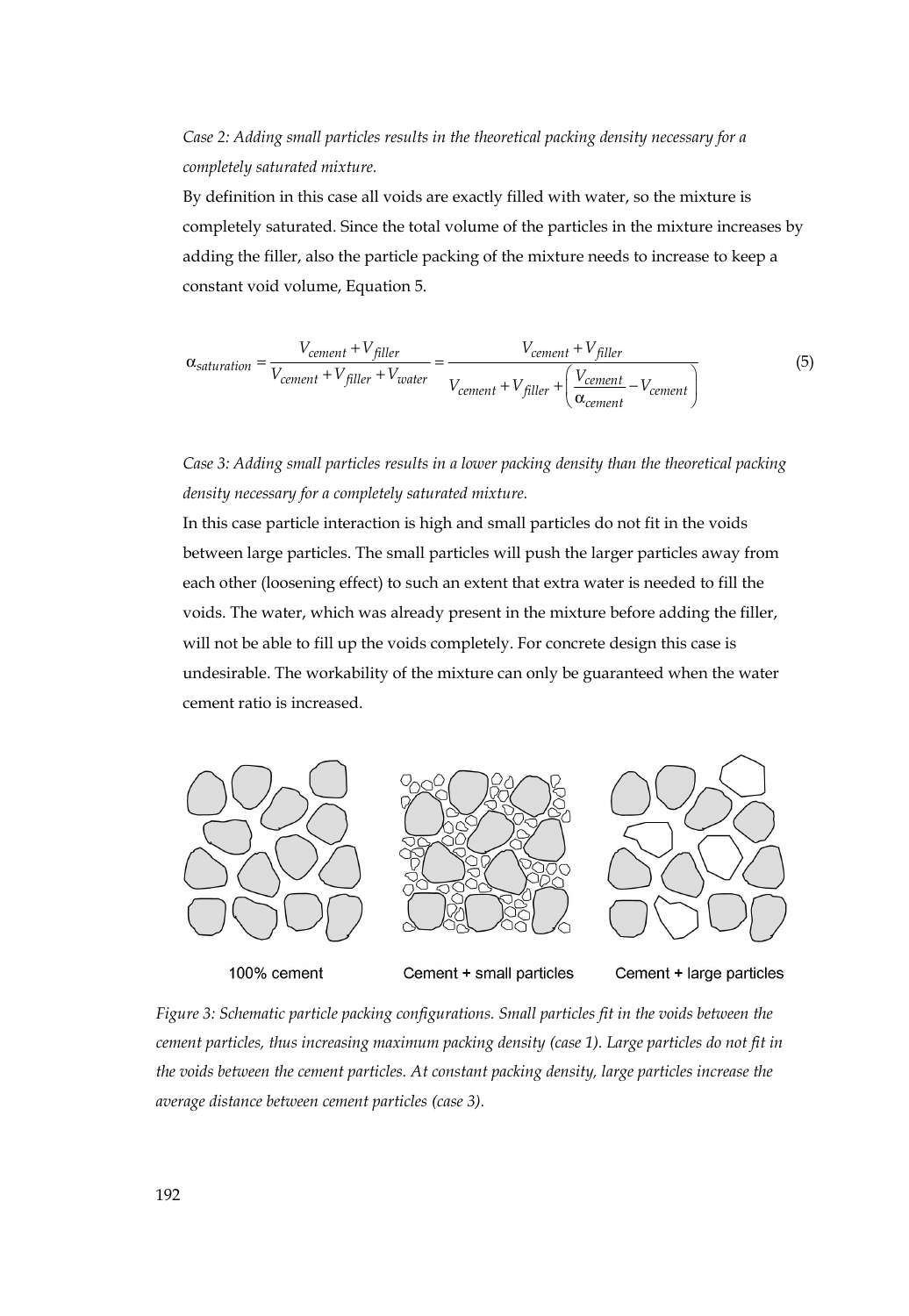

*Figure 4: Particle packing profiles with high, low and intermediate interaction in relation to the theoretical design cases for completely saturated mixtures and mixtures with a constant water binder ratio* 

Figure 4 shows how these three cases can be used to design ecological concrete for cement with a packing density of 0.6. Case 1 is the only desired case for ecological concrete design solely based on packing density. The packing density of the mixture should at least be higher than α*saturation*, Equation 5.

A special case might be considered when the reactivity of the new binder (cement and filler) remains constant though cement is replaced by filler. In that situation packing densities can be lower than α*saturation* but the water binder ratio needs to remain constant or decrease to ensure at least the same strength. This means that the packing density of the ecological mixture needs to be higher than the packing density at constant water binder ratio (α*wbr=c* ), Equation 6 and Figure 4. Additional experiments such as strength tests or isothermal conduction calorimetry are required to determine the reactivity of the new binder (cement and filler).

$$
\alpha_{wbr=c} = \frac{V_{cement} + V_{filler}}{V_{cement} + V_{filler} + V_{water}} = \frac{V_{cement} + V_{filler}}{V_{cement} + V_{filler} + \left(\frac{V_{water}p_{water}}{V_{cement}p_{cement}}(V_{cement} + V_{filler})\right)}
$$
(6)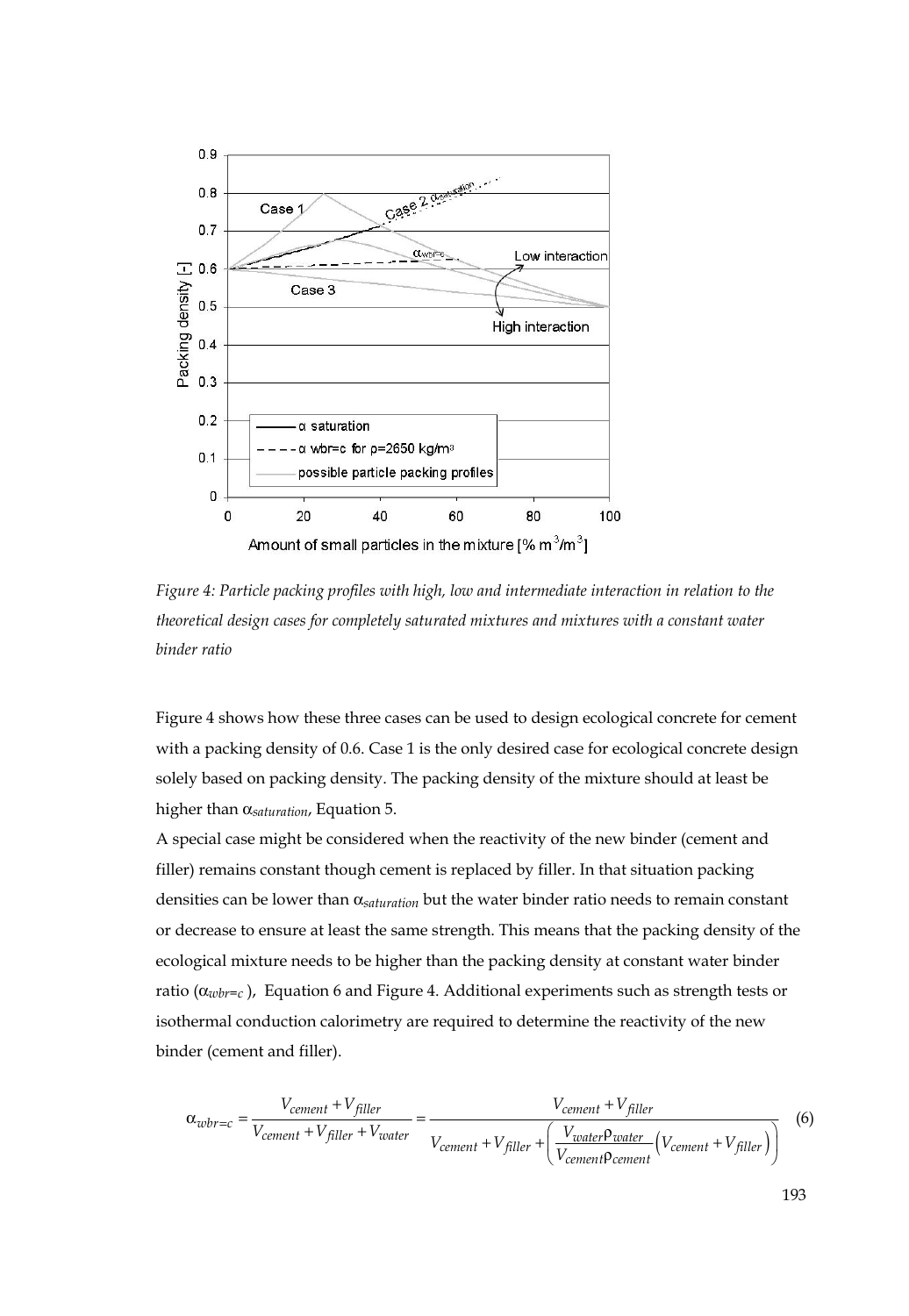## **4 Experiments**

In practice it might not be possible to reach the theoretical saturation packing density by adding filler to cement. This is because cement and filler are no monosized fractions, which results in increased geometrical interaction between the fractions. Furthermore, interparticle forces such as van der Waals forces and electrical forces will influence the packing density. To investigate whether packing densities above the saturation packing density can be expected in practice, the water demand of sixteen pastes is tested. Additionally, the cement pastes are tested on compressive strength.

#### *4.1 Set up for packing density measurements of fine powders*

The maximum packing density of dry particles can be determined according to NEN-EN 1097-3 [6] for loose bulk density. The method can be extended to determine the maximum packing density at a certain compaction level, by applying external loads such as vibration or top-weight. However, with fine particles (< 1 mm), the inter-particle forces become increasingly important. These inter-particle forces can cause, for instance, agglomeration of particles, thus lowering the packing density. Since the inter-particle forces depend on the conditions (dry, wet, use of superplasticizer etc.) of the packing structure, also packing density is influenced by this. Therefore it is important to measure the maximum packing density of the particles under the same conditions as under which the particles would be used in concrete.

The maximum packing density of wet particles is determined by mixing energy measurements [7,8]. In this method water is added slowly to a powder mixture. When the water is added it condenses on the dry particles to form capillary bridges (pedular bonds) localized at the particle contacts. In this way, agglomerates of particles are formed. The strength of the pendular bond increases with the liquid-vapor surface energy and depends inversely on the square of the particle diameter. At less than complete saturation, the strength of the agglomerates increases with the amount of liquid and the surface energy of the liquid. When enough water is added to fill all the voids, the absence of internal liquidvapor surfaces at 100% saturation causes the strength to suddenly decrease at this point [9]. The mixing energy method is based on the idea that the differences in internal pendular bond strength can be measured by recording the mixing energy during mixing of the powders. The mixing procedure started by mixing the dry powders while adding (an estimated) 95% of the water and the superplasticizer in a three litre Hobart mixer.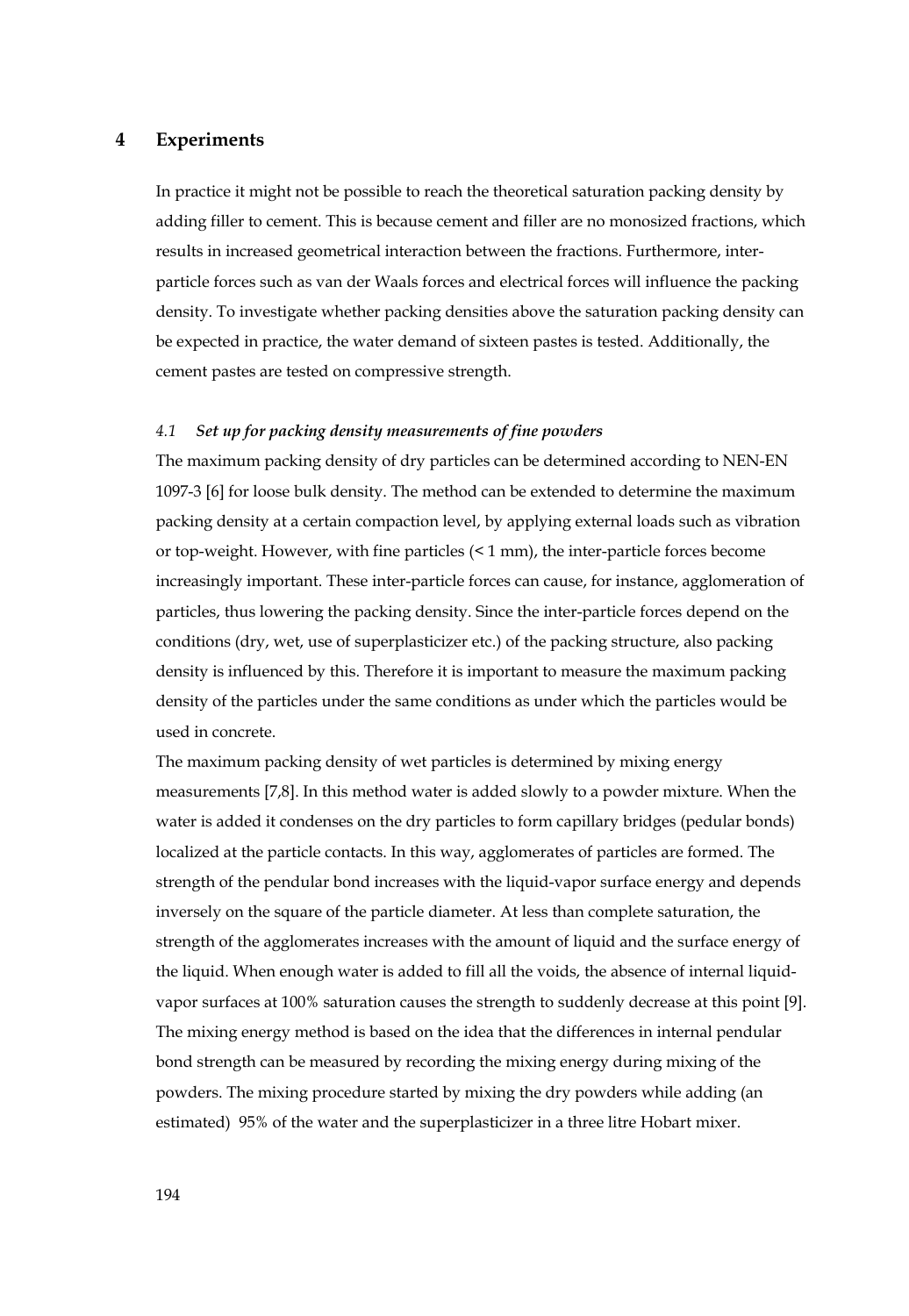After mixing for one minute the mix rested for two minutes. If necessary, powder adhering to the wall was scraped from the bowl during this resting period. Then, mixing was continued with a constant water supply of  $\pm$  0.3 ml/s in order to reach the saturation point in about 2 minutes. During mixing, the voltage, electricity consumption and the phase shift between the voltage and the electricity consumption of the mixer are registered to determine power use, Figure 5. The saturation point is recorded as the water to powder ratio at which maximum power use is measured. The test is repeated after which the average volume percentage of powders in the mixture at the saturation point over two tests is recorded as the maximum packing density. The accuracy of the test method expressed as packing density is estimated at  $\pm 0.001$  [10].

#### *4.2 Materials and mixture compositions*

The maximum packing density of sixteen pastes was tested by the mixing energy method. The mixtures consisted of cement (CEM I 42.5 N ENCI Maastricht), quartz powder (M6, M300, M600 Sibelco) or a combination of both. The addition of quartz powder was 13, 25, 51 or 79% [kg/kg] of the total cement volume. Quartz powder from three different size classes was used, as presented in Figure 6. To minimize the differences in mixing energy between the mixtures, all mixtures consisted of 1500 grams of powder to which the water



*Figure 5: Power consumption and water supply during the mixing process of mixture A5*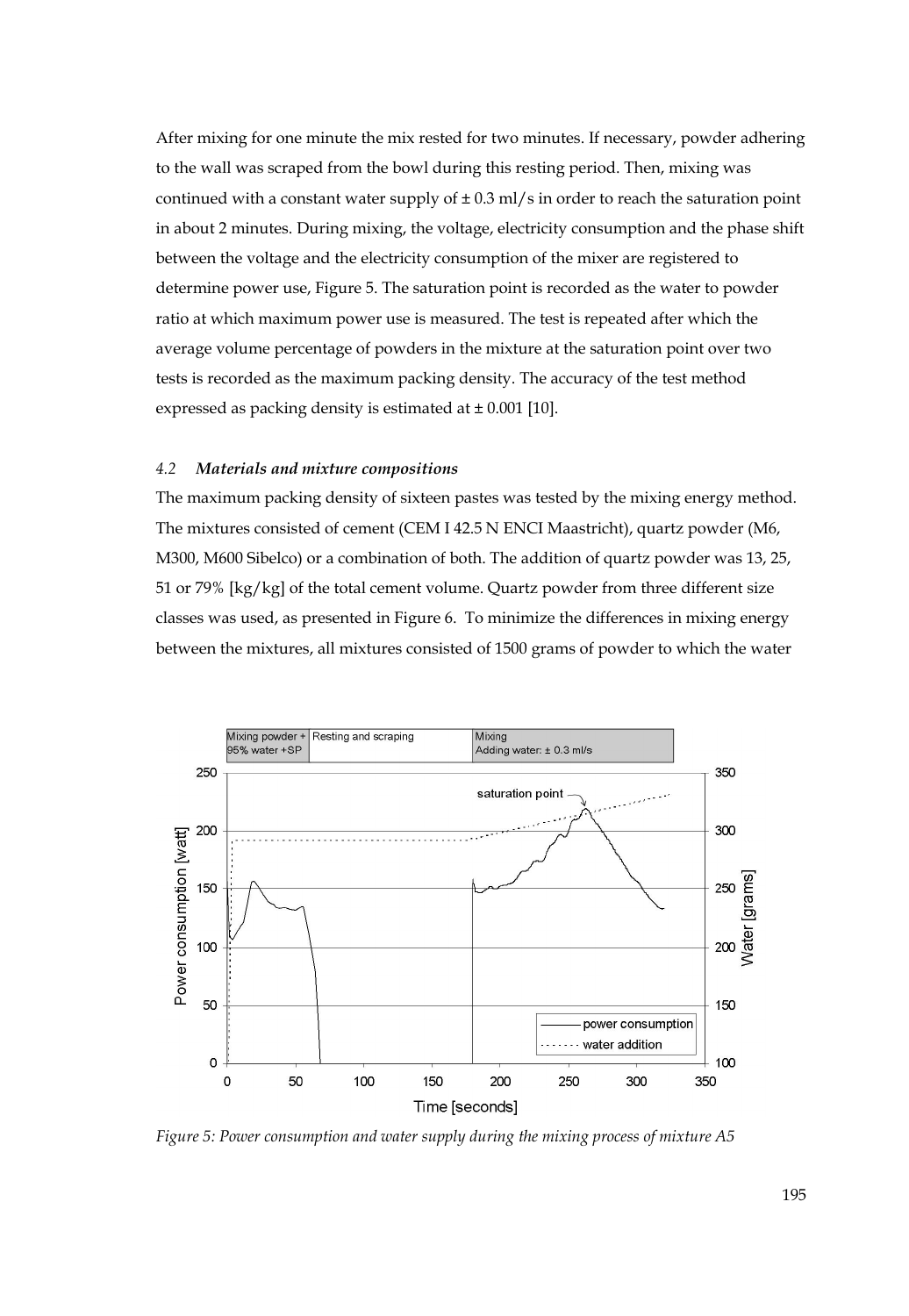

*Figure 6: Particle size distributions of cement and quartz powder in ethanol, laser diffraction measurements* 

and superplasticizer (Glenium 51 BASF con.35%) were added according to the procedure described in the set up. For mixture compositions see Tabel 1.

For the strength tests the same powder compositions were tested according to NEN-EN 196-1 [11] including the same amount of superplasticizer (1.2% per gram cement) and with an adjusted water content to ensure stability of the mixtures. The mixture compositions are presented in Table 2. The prisms were tested for cube compressive strength at 7 and 28 days.

## *4.3 Results*

Figure 5 shows the result of one of the mixing energy tests of mixture A5. Power consumption and added amount of water are expressed over time. The total amount of water (including the water from the superplasticizer) is determined at the point of maximum power consumption. Packing density is calculated as the volume percentage of powders in the mixture at this point and presented in Table 1, as average over two tests. Adding the coarse filler M6 slightly improves the packing density. When M300 to the cement is added, α*t* is decreased a little. The addition of M600 shows a significant improvement of the packing density. Adding 25% or 51% of M600 can increase the packing density of cement by more than 10%.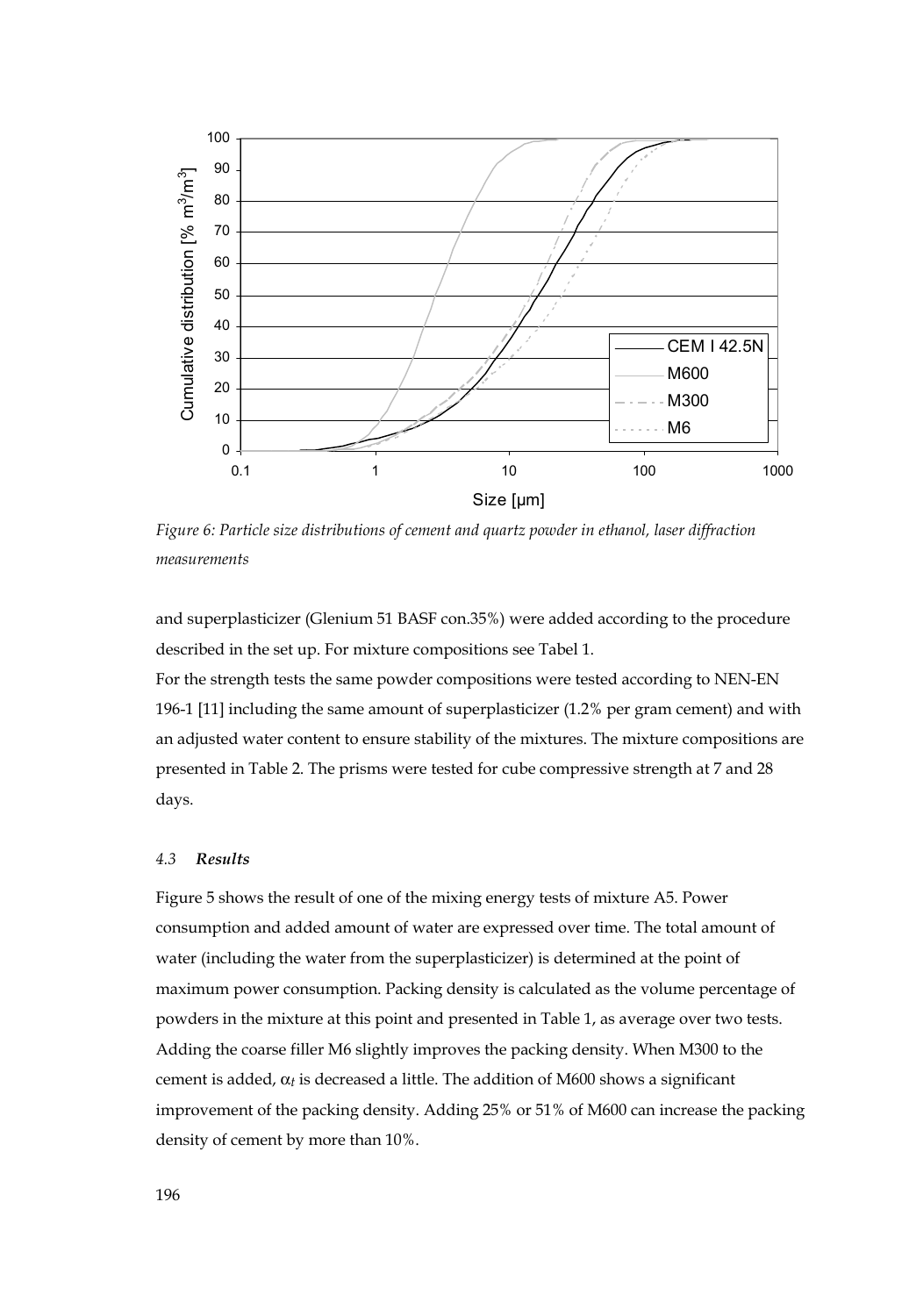Strength tests show the highest 28-day strength for the reference mixture B1 with 100% of cement. Adding quartz powder M6, M300, M600 only decreases the 28-day strength of the mortar specimens. According to these results a higher reactivity of the new types of binder (consisting of cement and quartz powder) is not presumable.

# **5 Discussion**

#### *5.1 Experimental results M6 and M300*

In Figure 7 the measured packing densities from Table 1 are presented in relation to the completely saturated packing density for a cement paste with maximum packing density of 0.605 (CEM I 42.5 N). Also the packing densities for cement pastes combined with quartz powder with a constant water binder ratio are presented as α*wbr=c*. The graph

| Mix            | Cement | Quartz powder |      |      | Glenium 51 | $\alpha_t$ |
|----------------|--------|---------------|------|------|------------|------------|
|                |        | M6            | M300 | M600 |            |            |
|                | [g]    | [g]           | [g]  | [g]  | [g]        | $[\cdot]$  |
| A1             | 1500   |               |      |      | 18         | 0.605      |
| A2             | 1350   | 150           |      |      | 18         | 0.605      |
| A3             | 1200   | 300           |      |      | 18         | 0.608      |
| A4             | 1050   | 450           |      |      | 18         | 0.614      |
| A <sub>5</sub> | 900    | 600           |      |      | 18         | 0.612      |
| A6             | 1350   |               | 150  |      | 18         | 0.602      |
| A7             | 1200   |               | 300  |      | 18         | 0.604      |
| A8             | 1050   |               | 450  |      | 18         | 0.600      |
| A9             | 900    |               | 600  |      | 18         | 0.602      |
| A10            | 1350   |               |      | 150  | 18         | 0.649      |
| A11            | 1200   |               |      | 300  | 18         | 0.668      |
| A12            | 1050   |               |      | 450  | 18         | 0.668      |
| A13            | 900    |               |      | 600  | 18         | 0.664      |
| A14            |        | 1500          |      |      | 18         | 0.583      |
| A15            |        |               | 1500 |      | 18         | 0.542      |
| A16            |        |               |      | 1500 | 18         | $-$ *      |

*Table 1: Mixture compositions and averaged results of mixing energy tests* 

*\* Required mixing energy is too high for correct measurement*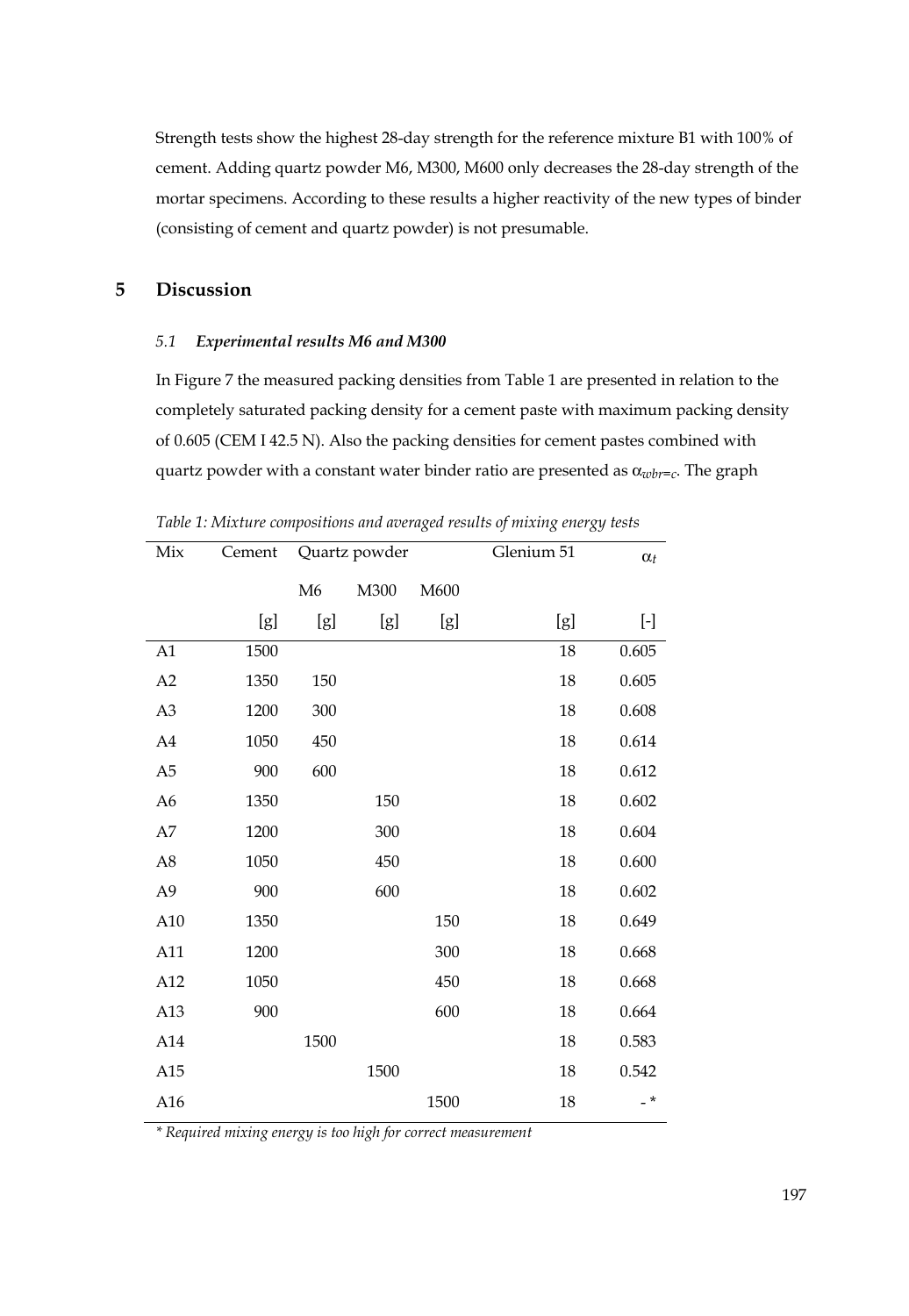shows that adding quartz powder M6 and M300 does not increase the packing density enough to retain a constant water binder ratio. Basically, adding this type of particles to a mixture (or replacing cement with these particles) will lead to mixtures requiring a higher water binder ratio. Adding relatively more water to the mixtures will lead to lower strengths. Furthermore, the strength tests according to NEN-EN 196-1 of these mixtures do not show to have a constant (or increased) reactivity of the binder. Since M6 and M300 are in the same size range as CEM I 42.5 N these particles do not act as fillers, but more as small aggregates placed between the cement particles. This configuration of particles increases the distance between the cement particles, Figure 3. For that reason higher (or constant) reactivity of the binder is not expected. To verify this, reactivity tests performed on cement with low amounts of filler and sufficient amount of superplasticizer are recommended.

To design ecological concrete, cement particles are replaced by fillers. Replacing cement by M6 or M300 will lead to an increased water binder ratio, a decreased reactivity of the binder and a particle configuration in which cement particles are pushed away from each

| Mix            | Cem I  | Quartz powder  |      | Water | SP  | Sand | Compressive strength |        |         |
|----------------|--------|----------------|------|-------|-----|------|----------------------|--------|---------|
|                | 42.5 N | M <sub>6</sub> | M300 | M600  |     | 1.2% |                      | 7 days | 28 days |
|                | [g]    | [g]            | [g]  | [g]   | [g] | [g]  | [g]                  | [MPa]  | [MPa]   |
| B1             | 900    |                |      |       | 326 | 10.8 | 2700                 | 50.1   | 64.5    |
| B2             | 810    | 90             |      |       | 326 | 10.8 | 2700                 | 42.8   | 59.6    |
| B <sub>3</sub> | 720    | 180            |      |       | 326 | 10.8 | 2700                 | 36.8   | 49      |
| <b>B4</b>      | 630    | 270            |      |       | 326 | 10.8 | 2700                 | 33.6   | 42      |
| B <sub>5</sub> | 540    | 360            |      |       | 326 | 10.8 | 2700                 | 24.1   | 34.7    |
| <b>B6</b>      | 810    |                | 90   |       | 326 | 10.8 | 2700                 | 47.6   | 61.6    |
| B7             | 720    |                | 180  |       | 326 | 10.8 | 2700                 | 37.7   | 48.6    |
| B <sub>8</sub> | 630    |                | 270  |       | 326 | 10.8 | 2700                 | 35.6   | 46.6    |
| <b>B9</b>      | 540    |                | 360  |       | 326 | 10.8 | 2700                 | 27.8   | 38.5    |
| <b>B10</b>     | 810    |                |      | 90    | 326 | 10.8 | 2700                 | 47.8   | 62.6    |
| <b>B11</b>     | 720    |                |      | 180   | 326 | 10.8 | 2700                 | 47     | 60.4    |
| <b>B12</b>     | 630    |                |      | 270   | 326 | 10.8 | 2700                 | 38.9   | 52.6    |
| <b>B13</b>     | 540    |                |      | 360   | 326 | 10.8 | 2700                 | 35.9   | 50      |

*Table 2: Mixture compositions and results of strength tests*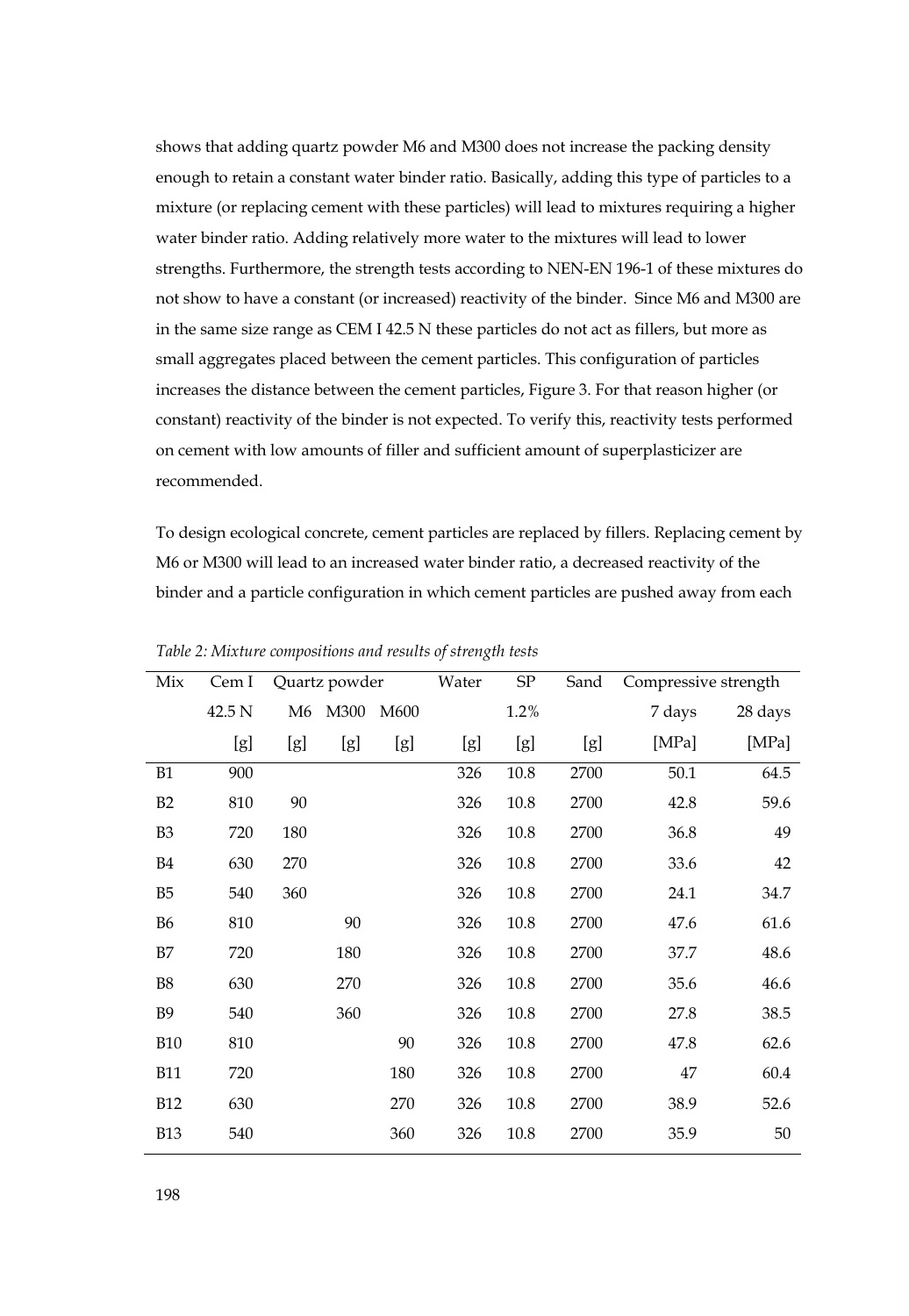other. These effects will lead to lower strength and a decreased density of the microstructure of the concrete. For that reason replacing cement with these types of powders is not recommended.

#### *5.2 Experimental results M600*

When cement is replaced by particles which are much smaller than cement and/or have a higher characteristic packing density of their own, packing density profiles will be higher. For a fine filler such as M600 the packing density profile is even above α*saturation* for mixtures containing up to 24%  $\left[\text{m}^3/\text{m}^3\right]$  of M600 of the total mixture. This means that when cement is replaced by small amounts of M600, mixtures will have a lower water demand and can be designed with a decreased water cement ratio. In this case small particles fit well between the coarser cement particles, as long as they are properly dispersed with the help of a superplasticizer, Figure 3. The strength tests of these mixtures do not show to have a constant (or increased) reactivity of the binder. However, these tests were performed with a constant water binder ratio, so no advantage was taken of the increased packing density. To show which influence the increased packing density can have on concrete strength, two additional strength tests were performed with a constant water cement ratio. Since the packing density of the cement paste of these mixtures is close



*Figure 7: Particle packing profiles of cement combined with quartz powder M6, M300 and M600 as measured by the mixing energy test, in relation to the completely saturated packing density and the packing density for cement-quartz powder mixtures with a constant water binder ratio.*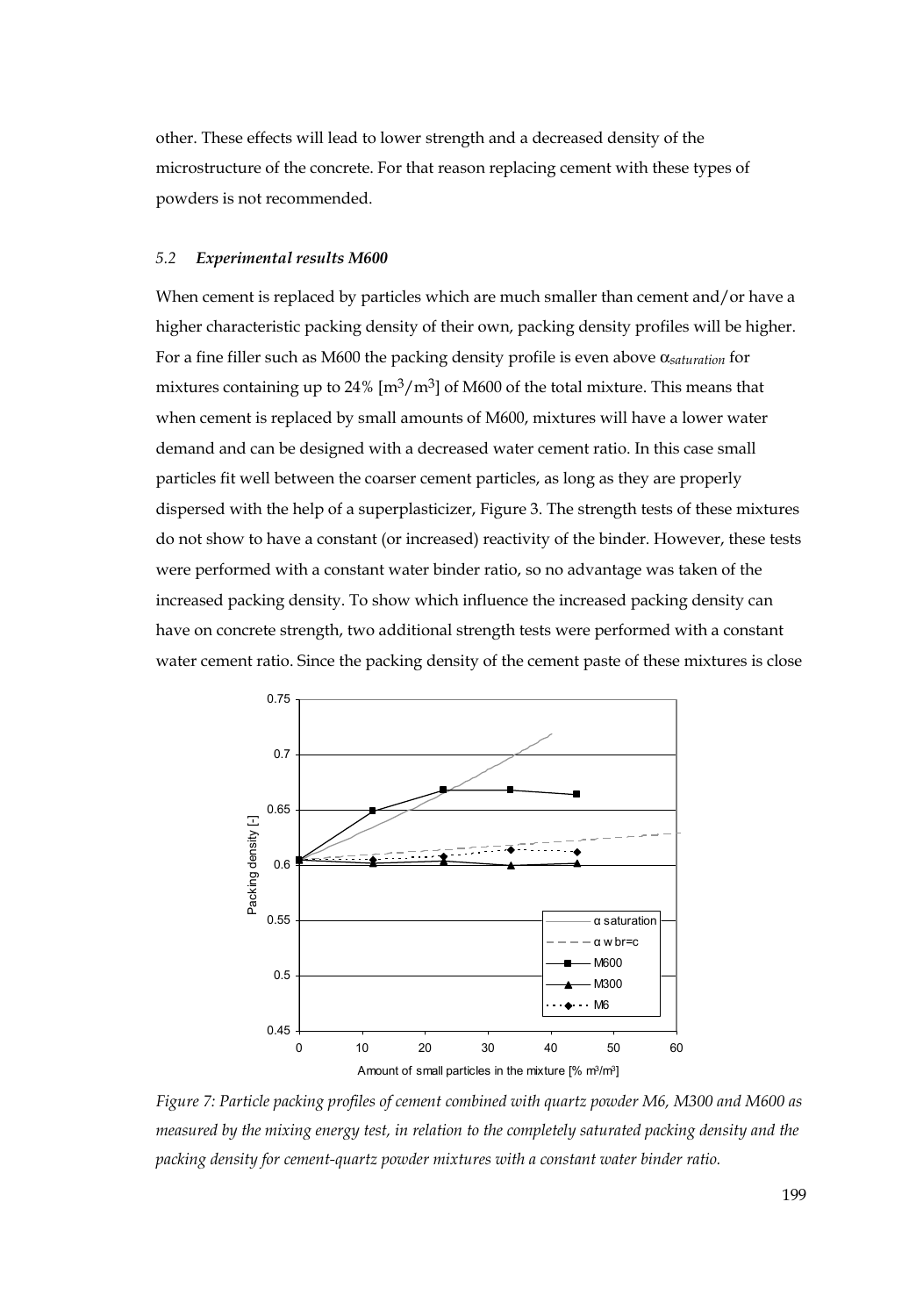to  $\alpha_{saturation} = \alpha_{wcr=c}$  these two mixtures had almost the same workability as the reference mixture B1. Mixture B15 with 20% [kg/kg] M600 in Table 3 shows a 15% strength increase compared to the reference mixture.

In ecological concrete design, replacing cement by M600 will lead to a decreased water binder ratio, an increased binder strength and a dense particle configuration with small particles in the voids between the cement particles. These effects will eventually lead to an increased density of the microstructure of concrete.

| Mix        | Cement   | Ouartz | Water      | Glenium | Sand | Compressive |         |
|------------|----------|--------|------------|---------|------|-------------|---------|
|            |          | powder |            | 51      |      | strength    |         |
|            | I 42.5 N | M600   | $wcr=0.37$ | 1.2%    |      | 7 days      | 28 days |
|            | [g]      | [g]    | [g]        | [g]     | [g]  | [MPa]       | [MPa]   |
| Β1         | 900      |        | 326        | 10.8    | 2700 | 50.1        | 64.5    |
| <b>B14</b> | 810      | 90     | 293        | 10.8    | 2700 | 54.9        | 68      |
| <b>B15</b> | 720      | 180    | 259        | 10.8    | 2700 | 54.6        | 74.4    |

*Table 3: Mixture compositions and results of strength tests with superplasticizer* 

#### *5.3 Cyclic design of ecological concrete*

In the design method as presented in section 3, fillers are added to cement pastes. As long as cement pastes are regarded, the addition of filler will result in the same mixture composition as the replacement of cement by filler with simultaneously lowering the amount of water in the paste. So both approaches will lead to the same result: a more environmental friendly mixture with a lower cement content. However, for the design of ecological concrete adding fillers to the concrete will lead to a different mixture composition than replacing cement by filler. Since the design cases for adding fillers to pastes as presented in section 3 can also be formulated for concrete, cyclic design with a computer model is recommended. The first step will be to virtually add filler to an existing mixture. The new packing density of the mixture is calculated. If the filler is suitable, the water demand of the mixture can be lowered. This would normally lead to a stronger mixture, but in ecological concrete design this increased strength efficiency is balanced by lowering the amount of cement. Then a second design cycle starts with the new mixture composition including the filler and the reduced amount of cement. A new optimal packing density is calculated by the particle packing model. When the water demand and strength comply with the desired strength class and flowability the cyclic design process is finished.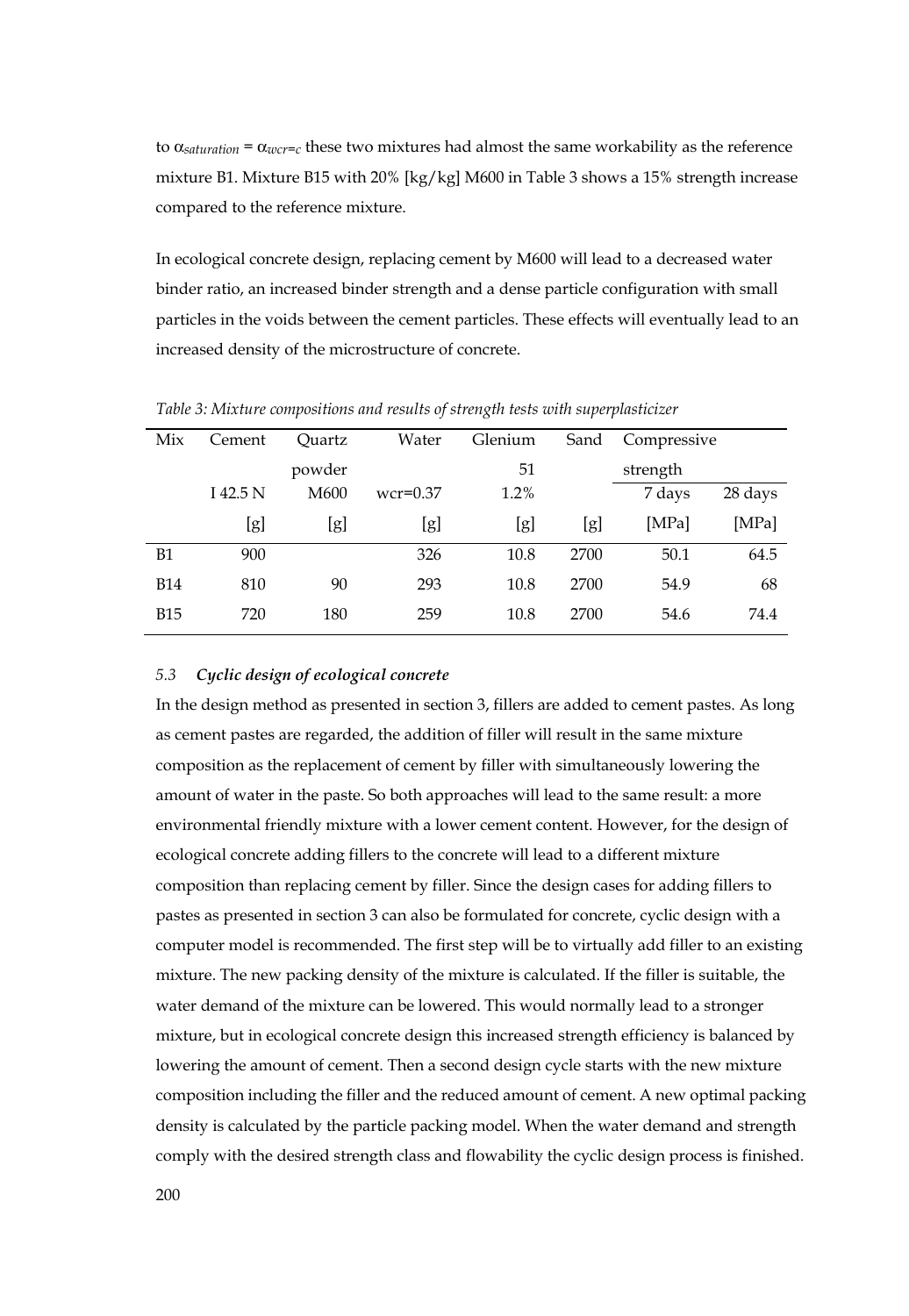

Amount of small particles in the mixture [%  $\text{m}^3\text{/m}^3$ ]

*Figure 8: Particle packing profiles of cement combined with quartz powder M6, M300 and M600 as measured by the mixing energy test, in relation to the calculated packing densities by CPM*

#### *5.4 Future work*

The computer model for the cyclic design of ecological concrete comprehends a particle packing model to calculate the maximum packing density of each mixture composition. At this moment, the particle packing model implemented in the design cycle is the compressible packing model (CPM) by de Larrard [4]. However, for very small particles particle packing predictions by CPM deviate considerably from experiments, Figure 8. For M600 the difference between the calculated and the measured packing density can be up to 7%. A deviation in the calculated packing density of this order leads to a predicted minimum water binder ratio of 0.21 in stead of the measured 0.17 for cement with 44% of M600. With small particles, the packing density is influenced by interaction caused by surface forces such as Van der Waals forces, electrical charges and steric forces. To improve the computer model, these interaction forces are to be implemented in the particle packing model.

#### **6 Conclusions**

For the design of ecological concrete a cyclic design procedure, based on particle packing and water demand, is presented. The procedure is explained on the basis of cement paste combined with various amounts of quartz powder added as filler.

Experimental results show that water demand of a cement paste can be lowered by adding small quartz powder particles.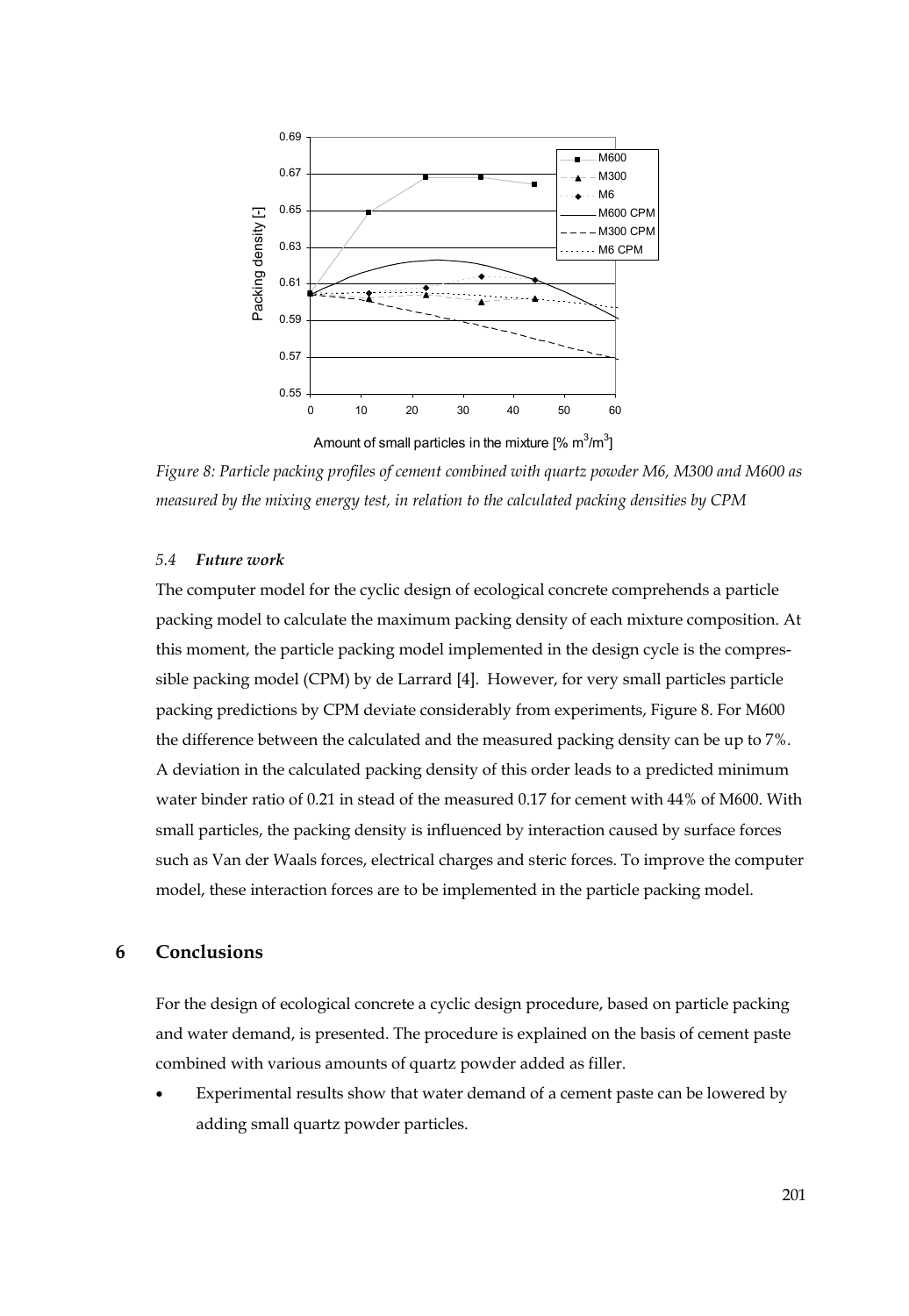- For packing density profiles above α*saturation* adding filler can simultaneously lead to a decreased water cement ratio, a decreased amount of cement and possibly to a higher reactivity of the cement due to the packing configuration;
	- replacing 20% [kg/kg] cement by M600 can lead to a 15% strength increase at a constant water cement ratio;
	- even higher strengths can be expected when the increased packing density is used to design mixtures with a decreased water cement ratio;
	- ecological pastes and concretes can be designed when the increased strength efficiency is balanced by lowering the amount of cement.
- For packing density profiles below α*saturation* adding filler will simultaneously lead to an increased water cement ratio at a decreased amount of cement and probably a lower reactivity of the cement due to the packing configuration;
	- replacing cement by M300 or M6 leads to strength decrease at a constant water binder ratio of 0.5;
	- ecological pastes and concretes can only be designed with fillers which increase the reactivity of cement.
- A cyclic design procedure, including a particle packing model, assesses the suitability of fillers to be included in ecological concrete mixtures on the basis of packing density profiles in relation to α*saturation* and α*wbr=c*.
- To improve the accuracy of the particle packing model, it should include particle interaction caused by surface forces.
- A recommendation is made to include the reactivity of cement combined with filler, as measured by isothermal conduction calorimetry in the cyclic design procedure for each type of filler.

# **Acknowledgements**

This research is supported by the Dutch Technology Foundation STW, applied science division of NWO and the Technology Program of the Ministry of Economic Affairs. The experiments were performed by Ron Mulder, technician at the Stevin Laboratory of Delft University of Technology, which is very much appreciated.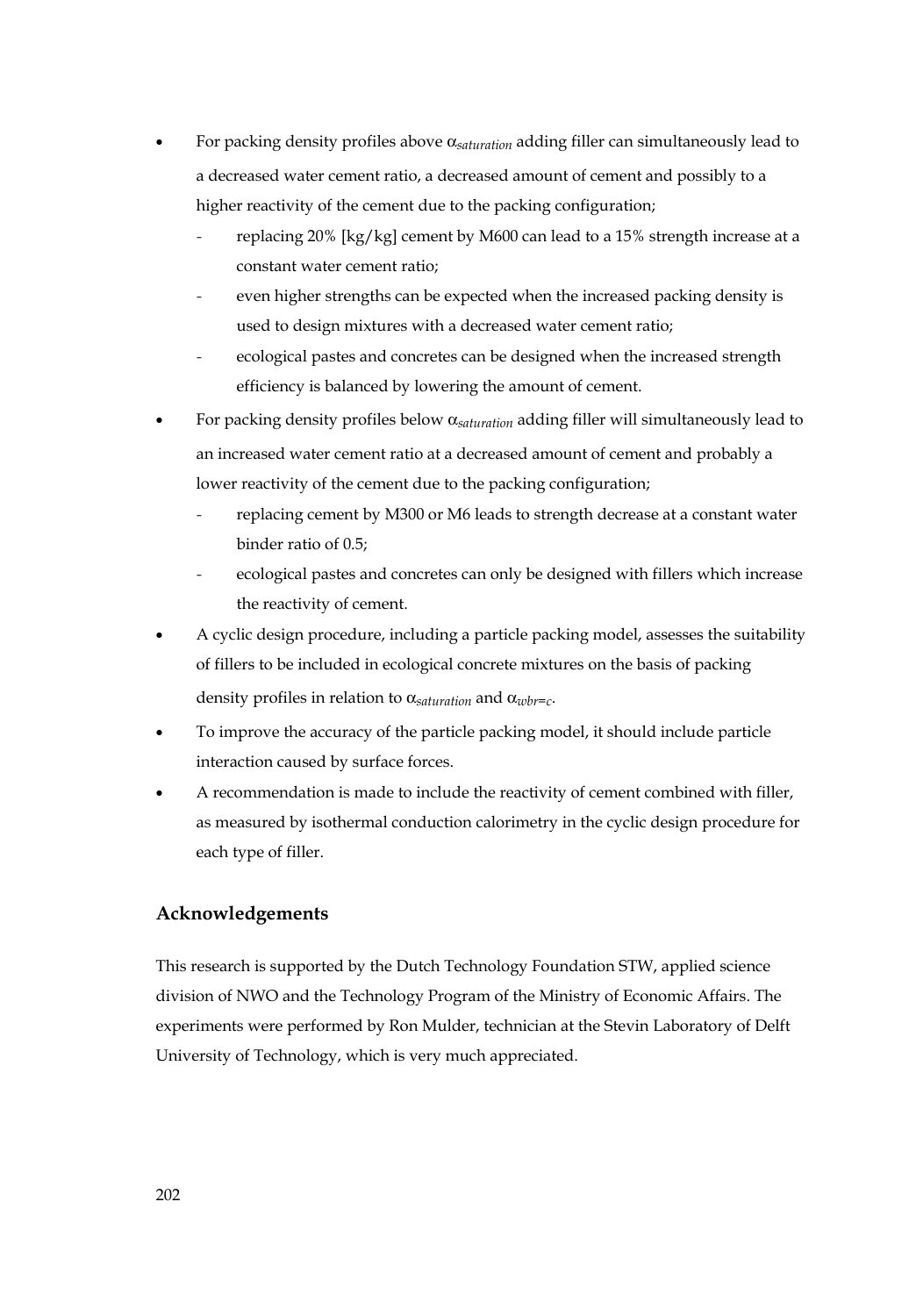# **List of symbols**

- *ri* Volume fraction of particle group *i*. By definition  $= \varphi_i / \sum_{i=1} \varphi_i$ *n*  $i = \varphi_i / \sum_{i=1}^{\infty} \varphi_i$  $r_i = \varphi_i / \sum_{i} \varphi_i$  and  $\sum_{i=1}^r r_i =$  $\sum_{i=1}^{n} r_i = 1$  $\sum_{i=1}^{r_i}$  $r_i = 1$ .
- *di* Diameter of particle group *i*. *i* = 1 for the largest diameter.
- φ*i* Partial volume: the volume occupied by size class *i* in a unit volume.
- φ*mix* Partial volume of all the particles of a mixture in a unit volume.
- α*i* Packing density of particle group *i*.
- α*t* Packing density of a mixture

α*saturation* Packing density for which a mixture remains to be completely saturated.

- α*wcr=c* Packing density at constant water cement ratio
- α*wbr=c* Packing density at constant water binder ratio
- *aij* Parameter which describes the loosening effect caused by the particles in class *j* on the packing of the particles in class *i*.
- *bij* Parameter which describes the wall effect caused by the particles in class *j* on the packing of the particles in class *i*.
- *V* Volume
- ρ Particle density

### **Literature**

- [1] Fennis S.A.A.M., Walraven J.C., Uijl J.A. den. Optimizing the particle packing for the design of ecological concrete. *Proceedings of the 16. Internationale Baustofftagung*, Weimar, Bunderepublik Deutschland, 2006. pp 1–1313 - 1–1320.
- [2] Furnas C.C. Flow of gasses through beds of broken solids. *Bureau of Mines Bulletin* 307, 1929.
- [3] Jones M.R., Zheng L., Newland M.D. Comparison of particle packing models for proportioning concrete constituents for minimum voids ratio. *Materials and Structures*. Vol. 35, 2002. pp 301-309.
- [4] Larrard F. de. *Concrete mixture proportioning; a scientific approach*, E & FN Spon, London, 1999.